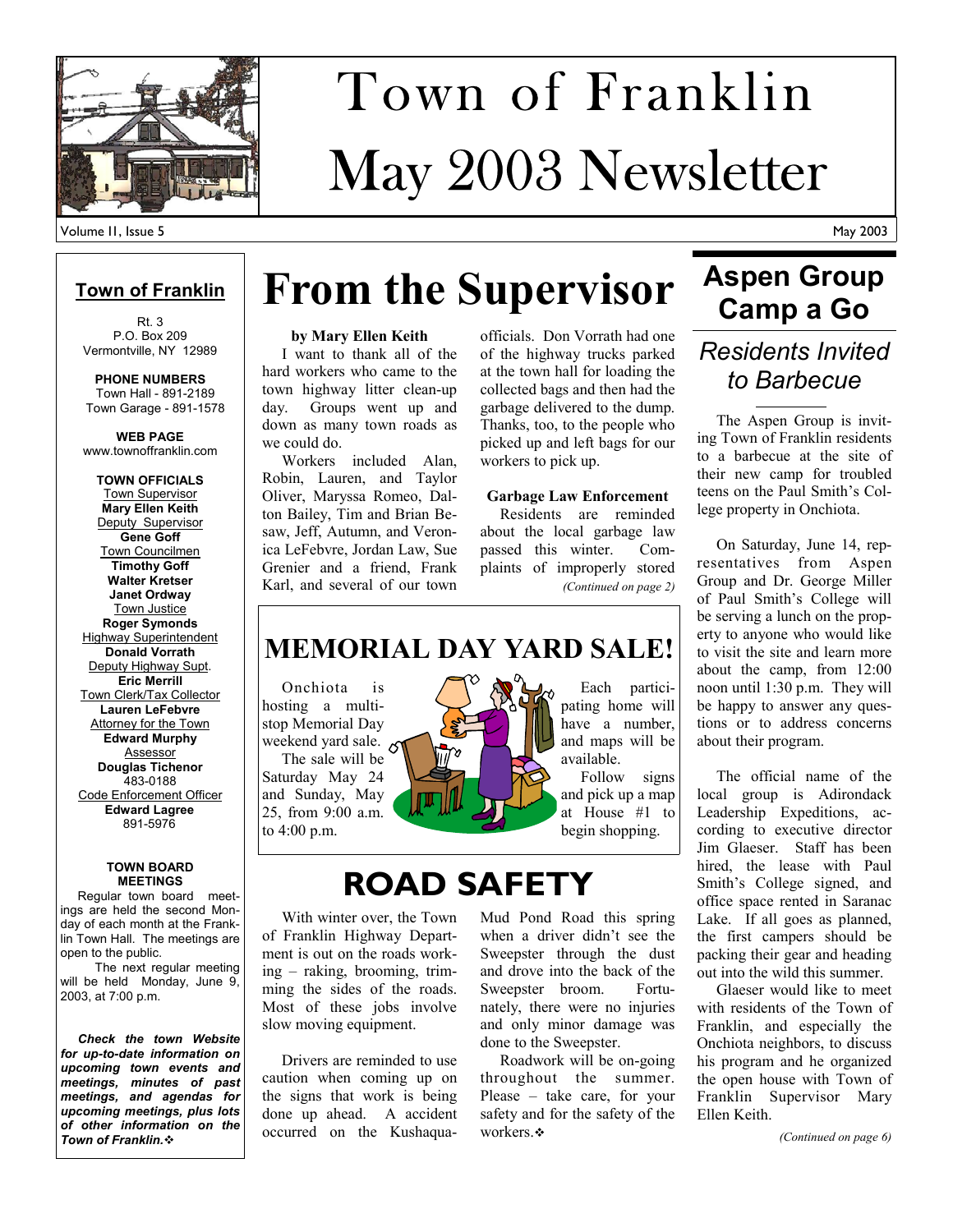## Celebration Committee

 The Celebration Committee says "Thanks!" to everyone for all the generous donations of baked goods, salads, breads, and casseroles for their May food sale fundraiser. Money collected will go to the next celebration event: the second annual Halloween Haunted House.

 Margaret Turnbull won the 50/50 drawing; Dora Schuller won the Mother's Day cake (donated by Sue Muzzy), and Lauren LeFebvre won Avon products (donated by Janet Ordway).

 Donations are being collected for raffle tickets for a crocheted afghan made and donated by Margaret Carolyn Cochran. Those tickets will be available throughout the summer and fall, and the drawing is scheduled for Halloween.

Another very special thank you goes

to Shirley Mundy from the Franklin County Division for Youth in Malone. Mundy came for a visit to the Franklin Town Hall with representatives from the Town of Franklin's various fund-raising committees – Celebration, Scholarship, Recreation, Cemetery, and Food Pantry.

 According to Scholarship Committee member Lorrie Rumble, "We're all worn out with fundraising and were desperate for new ideas. Shirley is probably the most enthusiastic and creative fundraiser on earth."

 With new ideas and renewed energy, several of the committee fundraisers have begun plotting future events. "We hope you will see more than the same old food sales, bottle drives, and dinners," Janet Ordway told the town board and visitors at the last board meeting.

## **Senior Citizens Trip June 18**

 The 55+ Senior Club will be leaving the Vermontville Town Hall at 8:00 a.m. on June 18 for this year's annual trip to Vermont.

 The trip will include a visit to the Maritime Museum and to the Wild Birds of Vermont Museum, and then a stop to eat at the Dog Sled Tavern.

 The Wild Birds Museum has walking trails and woodcarvings of wild birds. On the day of their trip, the woodcarver will be at the museum to meet visitors.

 Seniors may be asked to pay for part of their meal, but other than that the club will cover all costs. All seniors in the Town of Franklin are invited to join the

TOWN

**LARKARAKARAKARAKARAK** 



## *Address Change Reminder*

 *A reminder: You need to notify all state and local agencies, utilities, friends, family, etc., of your new E911 address (and don't forget your kids' school, too). Add the posting of the new number of your property on your home or mailbox to your list of spring jobs.*

<del></del>

### **From the Supervisor**

garbage can be made to the town code officer, Ed Lagree. The resident against whom a complaint has been made will be notified.

 The offender will have an opportunity to contest the complaint to the board, but if the situation meets the law's definition of a garbage problem, he will be required to clean it up. If it is not taken care of, the town will arrange to have the garbage picked up and taken to the dump, and all costs will be added to the landowner's following year's tax bill.

#### **Abandoned Vehicle Pick Up**

 The town is arranging for free pick up of abandoned and junk cars in the town. If you have a car to remove from your property, call me at the town hall at 891- 2189.

 If I'm not there, leave a message. We will make arrangements to have the vehicle picked up and towed away.

### **Consequences**

 It very discouraging that people are using our back roads as dumps. It's not kids who are doing the dumping – sofas, tires, household items and such – but it's kids who are doing the cleaning up.

 I recently talked with Town Justice Roger Symonds. I would like to see more policing of dumping, and I also would like to see anyone arrested to be given community service. I know exactly what I will have them do: They will be required to go up and down roads in town to clean up the garbage dumped by others! ❖

Sat. and Sun., May 23 and 24 – Onchiota Yard Sale, 9:00 a.m. – 4:00 p.m.  $\&$ Tues., May 27 - 55+ Seniors Meeting and Pot Luck Supper, 6:30 p.m. Wed., May 28 – Special Board Meeting, 7:00 p.m. Tues., June 3 – Assessment Gr Tues., May 27 - 55+ Seniors Meeting and Pot Luck Supper, 6:30 p.m. Wed., May 28 – Special Board Meeting, 7:00 p.m. Tues., June 3 – Assessment Grievance Day, 5:00 – 9:00 p.m., Town Hall Mon., June 9 – Regular Town Board Meeting, 7:00 p.m. Mon., June 9 – Rabies Clinic, 7:00 – 8:00 p.m., Town Garage Wed., June 11 – Citizens Building Use Committee meeting, 7:00 p.m. Sat., June  $14 -$  Aspen Group barbecue, Onchiota,  $12:00 - 1:30$  p.m. Wed., June 18 – Senior trip to Vermont, leaving Town Hall at 8:00 a.m. CALENDAR<sup>®</sup>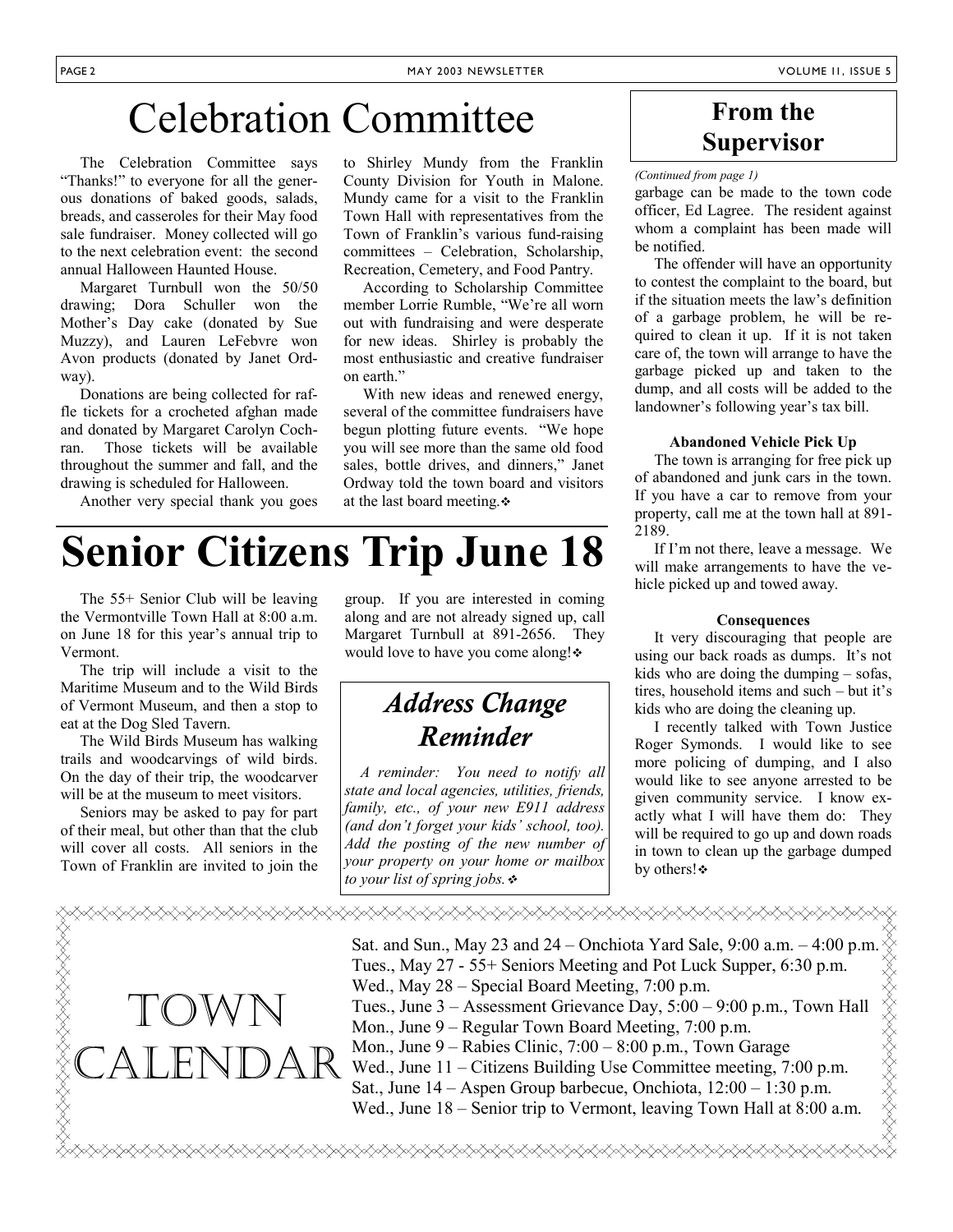# **Assessment Grievance Day June 3**

 You feel your assessment was raised far more than your property's actual value. You've had a change of status – sold part of your property, took down an old garage – and it wasn't reflected in your assessment notice. Or maybe your assessment is too high compared to your neighbors, or you didn't get an exemption you feel you're entitled to.

 You *meant* to get around to calling the town hall to set up an appointment with Town Assessor Doug Tichenor, but time goes by and some things just don't get done. Don't despair. You have another opportunity to do something about your assessment.

 The Town of Franklin Board of Assessment Review (BOAR) will hold Grievance Day at the Franklin Town Hall on Tuesday, June 3, from 5:00 p.m. to 9:00 p.m.

 If you choose to grieve your assessment, you do not have to be present on Grievance Day. However, you do have to fill out and sign a Grievance Form and

it must be received at the town hall by the time the board meets. You can pick up a form at the town hall, or one can be mailed to you. You may also want to ask for a copy of a publication from the New York State Board of Real Property called "A Taxpayer's Guide: How to File a Complaint on Your Assessment." You even can pick up a form on Grievance Day and fill it out at the hearing.

 The BOAR is made up of Jean Baltzly, Katrine Kretser, Millie Vorrath, Sandy Oliver, and Roland LaPier.

 Baltzly advises that there are a few things to remember to do as you prepare your grievance:

 -- state your reason for requesting a change in your assessment,

 -- indicate the amount you feel your assessment should be,

 -- bring along back up information for the board – why your assessment should be lowered,

-- sign the form.

Remember: the presumption is that

the assessor is correct, so you must prove that he is wrong. If you have questions or problems filling out the form, the board can help you at the hearing. However, they are not required to do your research for you. They will consider only the facts you bring to them.

 Their decision on your claim probably will not be made at the hearing. You will be notified by mail of the board's decision within 21 days after Grievance Day.

 Try to keep in mind: No one wants you to pay more in taxes than your fair share, and that includes Assessor Tichenor as well as the BOAR members. Don't be intimidated by the process.

 And what if you have your hearing on Grievance Day and still are not happy with your assessment? You have one more opportunity to appeal the decision through Small Claims Assessment Review within 30 days after July 1, when the final assessment roll is filed. Contact Tichenor or the town clerk for information on small claims.

## Cemeteries in Need of Attention

 Ted Buchanan, Life Scout from Troop 12 in Gabriels, took a first step in his Eagle Scout project by asking permission from the Town Board to pursue upgrading of the old Franklin Falls Cemetery, located on the Franklin Falls Road at the bottom of the climb up towards the Whiteface toll house. Buchanan's proposal is to "clean it up and give it a face lift," including straightening up the stones, leveling the grounds, and trimming trees and surrounding growth. Work also will be done on the entrance, parking lot, and turn around, and new signage and fencing are planned.

 The board gave Buchanan permission to begin his project. His first phase will be to research ownership and get landowner permission. The project then will need to be approved by the Eagle Scouts.

### **Old Union Cemetery**

 With the discussion of the Franklin Falls Cemetery project, problems of the old Union Cemetery in Franklin Falls were brought up. William and Galina Lawlor, neighbors of the cemetery, reported that again this winter snowmobilers used the cemetery as a "playground". They reported that their attempts to ask the snowmobilers to leave were met with rude behavior.

 "It was awful," Mrs. Lawlor said. The Lawlors then described damage done to the grounds and gravestones.

 The old Union Cemetery has been neglected for many years. Last fall, the Town of Franklin Cemetery Committee began making its way through a tangle of legalities to find a long-term plan to remedy the situation.

 In question is ownership of the property, and that is further complicated by the fact that while a part of it is located in the Town of Franklin, most of the property is in the Town of St. Armand in Essex County.

 Last summer, town residents Helen Arnold and Richard Arnold joined with Town Supervisor Mary Ellen Keith and Cemetery Committee members Tim Goff and Vivian Manny to begin untangling the cemetery's confusing past to begin a clear future. As a start, they were successful in tracking down and securing the old cemetery records.

 Because of the familiarity with the problems and neglect at the Union Cemetery, the Lawlors are more than pleased that Ted Buchanan will tackle the Franklin Falls Cemetery so that property, at least, will be taken care of. "Thank you, young man," Mr. Lawlor said.

 Buchanan will report back to the board on his progress.

#### **Flags for Memorial Day**

 The Cemetery Committee reports that new flags for the cemeteries have been purchased and they will be in the cemeteries in time for Memorial Day.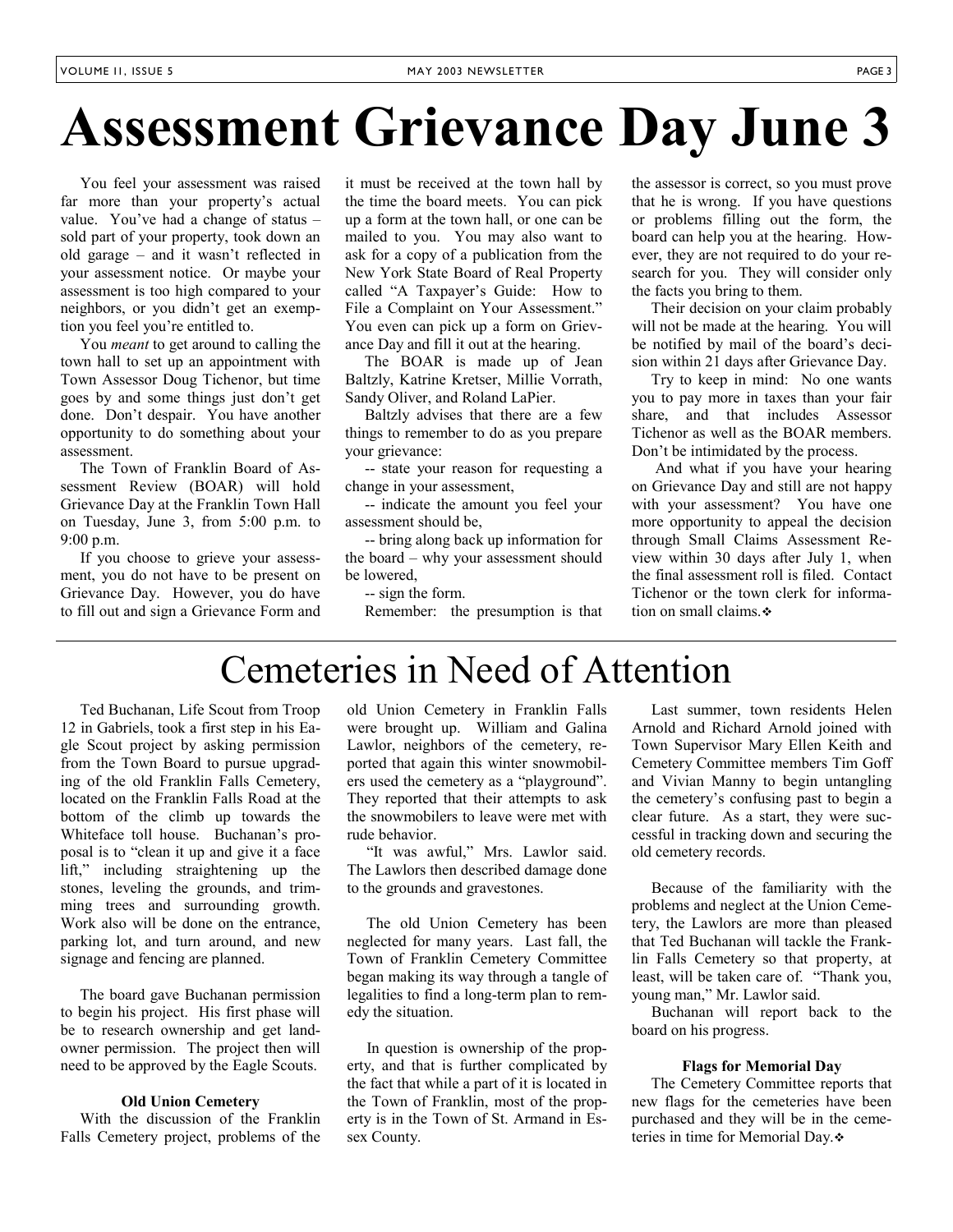# **Looking to Fill Ethics Board Positions**

 The search is on for three Town of Franklin residents to make up a town Ethics Board.

 The board was created with the passage of the Town of Franklin Code of Ethics. The role of the Ethics Board will to advise town officials and employees and to hear complaints against them.

 The Attorney for the Town Ed Murphy drafted the town's document. It covers conflicts of interest, acceptance of gifts, nepotism, political solicitation, and other issues of ethical behavior.

 "The purpose is to provide standards for defining ethical behavior," Murphy said. "With clear guidelines, potential ethical conflicts can be identified early and avoided."

 Town officials and employees, whether paid, elected, appointed, or volunteer, are required to adhere to the code. Highway department employee union issues would not fall under the board's oversight.

 The first of the board's functions would be to provide advisory services. Any official or employee with a potential ethics matter would need to give to the Ethics Board a written disclosure. The board would render an opinion as to whether or not the situation violates the code. The board could require person involved to recuse himself from acting on a matter or, in some circumstances, they could grant waivers.

 The other duty of the board will be to hear citizen complaints against town officials.

 When there is a complaint, the problem would be brought to the Ethics Board. After weighing the charges, the board can decide to dismiss the complaint. However, if they find that there was questionable behavior, the board could choose to hold a hearing to make a determination whether there was wrongdoing. If a violation of the code is determined, the Ethics Board would then recommend disciplinary action to the town board.

 The qualifications to serve on the board are:

 --members must be residents of the town,

 --must "by temperament and experience" be able to carry out the duties and responsibilities, and

 --may not be an officer or employee of the town.

 There is no compensation, although members "may be reimbursed for reasonable and necessary expenses." The three-year terms will be staggered so that in any one year no more than one new member needs to be assigned.

 Any resident who fits the qualifications and is interested in serving on the Ethics Board should contact Supervisor Mary Ellen Keith or any board member. "I would like to see people from different parts of town serve on this board," Keith said.  $\bullet$ 

## Board hears neighborhood concerns **Building Use**

 Twice this month residents have come to the town board asking for help with problems in their neighborhoods.

 At the regular board meeting in May, Goldsmith Road residents asked for monitoring of four-wheelers who use the road and campers who hold parties on property along the road.

 According to the residents, the work the Town Highway Department does to grade and level the road is undone on weekends as it gets rutted and made a mess by riders out on four-wheelers. The concern about the campers involves campfires that are left smoldering and burning after weekenders are done partying.

 Local New York State Troopers and the DEC will be notified and requested to monitor the road for future problems. Residents who witness problems on the road are advised to report what they see, and when, to Town Supervisor Mary Ellen Keith. Any other helpful information should also be passed along.

 After the May town clean up day, another resident came to the board about the Bigelow Road. Karrie Peck, who with her husband, Robert, and son, Tyler, worked on the Saturday town highway litter clean up, was upset at the amount of dumping being done down that road. With the bridge out, she asked if the board would consider closing the road to cars.

 "There is no reason to go down the road – it doesn't go anywhere," she said. The highway department recently had to clean out building debris dumped there; Peck reported they found enough furniture for a whole living room dumped at another spot.

 On the advice from Attorney for the Town Ed Murphy, the board will look into temporarily closing the road and blocking traffic, and to let the state police and DEC know of the problem.

 A long-term plan will be to consider replacing the bridge with a narrow walking bridge that would allow hikers, bicyclers, and snowmobilers to cross. By blocking cars and trucks and increasing recreational use, dumping will be discouraged.

# **Committee Presentation**

 The Citizen Committee studying future of needs for town facilities met with the Franklin Town Board on May 20.

 Frank Karl, chairman of the committee, explained to the board that the next steps forward will require guidance from them as to whether or not they agree with the committee's work to date.

 Members of the board received a Statement of Need drafted by the committee, summary of work done to date, a proposed layout for a new town hall, and cost estimates.

 Board members will review the materials and will hold another public meeting with the committee on Wednesday, May 28, at 7:00 p.m.

 If the board and town residents decide to go ahead with new town hall facilities, the next decision will be whether a new town hall should be built at the Kate Mt. Recreational Park or the current town hall should be renovated and expanded.

 Residents are invited to the meeting and are encouraged to participate in the decisions.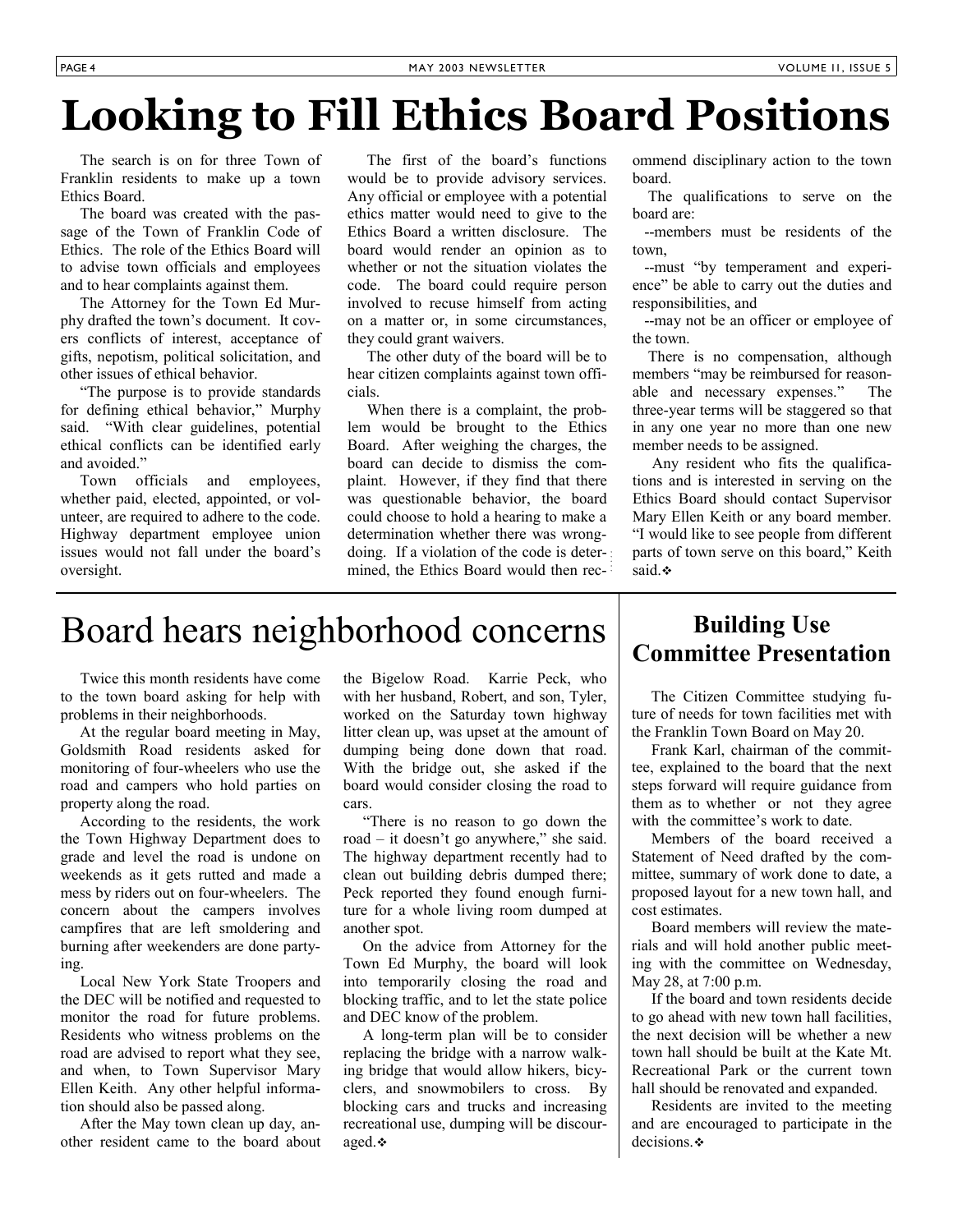## Highway Superintendent's Report

#### **by Donald Vorrath**

 Your Town of Franklin Highway Department has been busy and with varied jobs. Projects either in process or completed include, but are not limited to, the following:

 1. Broomed all town roads and most of the intersections. Tow-behind sweepster is used on roadways and tractor broom is needed on the intersections.

 2. In a reciprocal agreement with the Town of Brighton, we lent the Sweepster and borrowed the motor grader.

 3. Began and are continuing grading the Plains Road. Time is limited, as Brighton needs the grader for their dirt road work to clean up winter's sand and rutting. Because of the versatile use of this type of machinery, we have recommended to the board that it is imperative that the town set aside resources and commit to securing a motor grader.

 4. Repaired, but not yet completed, a washout on Tyler Road. Crusher run fill and ditching was required.

 5. Three tandems are now ready for summer operation. The single axle will be undressed soon.

 6. The highway department hosted a special town board meeting at the garage facilities.

 7. Took delivery of a tow-behind York rake, assembled it, and began raking dirt roads. French and Goldsmith Roads were started. This will be a continuing operation.

 8. Started some brush clearing on Thatcherville Road.

 9. Removed scrap metal from both garage areas and on the "ridge" (site of the old dump). Will continue this process when time permits. Monies attained are used for kitchen supplies and appliances, and the department purchased the first year service for a water cooler. It is our endeavor to have our highway workplaces clean, safe, and representative of our town. Some residents have favorably commented on this change.

 10. Continued routine maintenance, including replacing rake tines and broom brushes.

 11. Finished grading Onchiota section of Oregon Plains Road and Kushaqua-Mud Pond Road for resurfacing. Extracted 146 tandem loads of fill, delivered

to nearby residents.

 12. Participated again with the high school BOCES program. Intern Todd Brown of Sugarbush worked with the highway employees four days a week, four hours a day, for the month of May, learning about the operation of a mechanized garage. At the end of the school year, he will be employed by the highway department for the summer.

 13. Finished painting the '95 Ford dump truck.

 14. Although the final report following the town-wide assessment by the New York State Department of Municipal Affairs found that a full audit of the town was not called for, there were several recommendations to the town, some of which involve the highway department. We have been meeting with the town board and some items have already been taken care of. Many of the issues will need to be addressed by the board with the highway employees' union business agent. A report on the assessment by the board's highway committee is

scheduled to be presented at the June board meeting.

And finally: Cooperation.

 More than ever before, your highway department interacts with many other facets of town operation that are not really obligations and/or responsibilities set forth by highway law. Some include the recent paving of the entrance to the Union Cemetery in Vermontville, picking up roadside construction debris on Bigelow Road, helping with town-wide trash day, delivering crusher run for the driveway entrance at Kate Mt. Recreation Park, helping with unloading at the food pantry, participating with the BO-CES programs, assisting with three Eagle Scout projects, and digging trenches and creating dirt berms to prevent illegal dumping on Rock Street.

 None of these projects were charged to the town general fund accounts (i.e., personnel, equipment, and fuel), which, in fact, they could be. These cooperative endeavors were accomplished with a spirit of community pride.

### Senior Citizen News

 Senior citizens in New York State have their work cut out for them in saving programs for the aging from the axe in the state budget.

 Recently, the local Meals on Wheels program was endangered by Governor Pataki's budget for 2004.

 Roland LaPier, Town of Franklin resident who serves on the Board of Directors of the Association of Senior Citizens, informed the town board at the May 12 board meeting that Pataki's budget cut funding to the RSVP program, which provides funding for mileage for volunteers who deliver Meals on Wheels to five residents in the Town of Franklin.

 According to Margaret Dietz of the Franklin County Office for the Aging in Malone the funding finally was restored – at least for now. Dietz said that with the initial loss of state support, fundraising by the Saranac Lake Adult Center covered the Meals on Wheels program, but they would not have been able to continue the funding indefinitely.

 LaPier also reported that the association is concerned about the limited transportation available to seniors. Currently Franklin seniors only have a bus provided once a month by Saranac Lake Adult Center that travels to Plattsburgh. If they want to ride, they call ahead and have the bus stop to pick them up.

 Providing transportation is difficult for the local organizations whose funding is provided by the counties. There are technicalities about using funding in one county to transport passengers to another county.

 These days vigilance is needed to ensure that important programs, particularly for children, for education, and for seniors, don't get dropped from budgets by lawmakers in Albany.

 We need people like LaPier to help us stay informed and to work on our behalf to fight budget cuts that are unfairly weighted against programs important to our town residents.